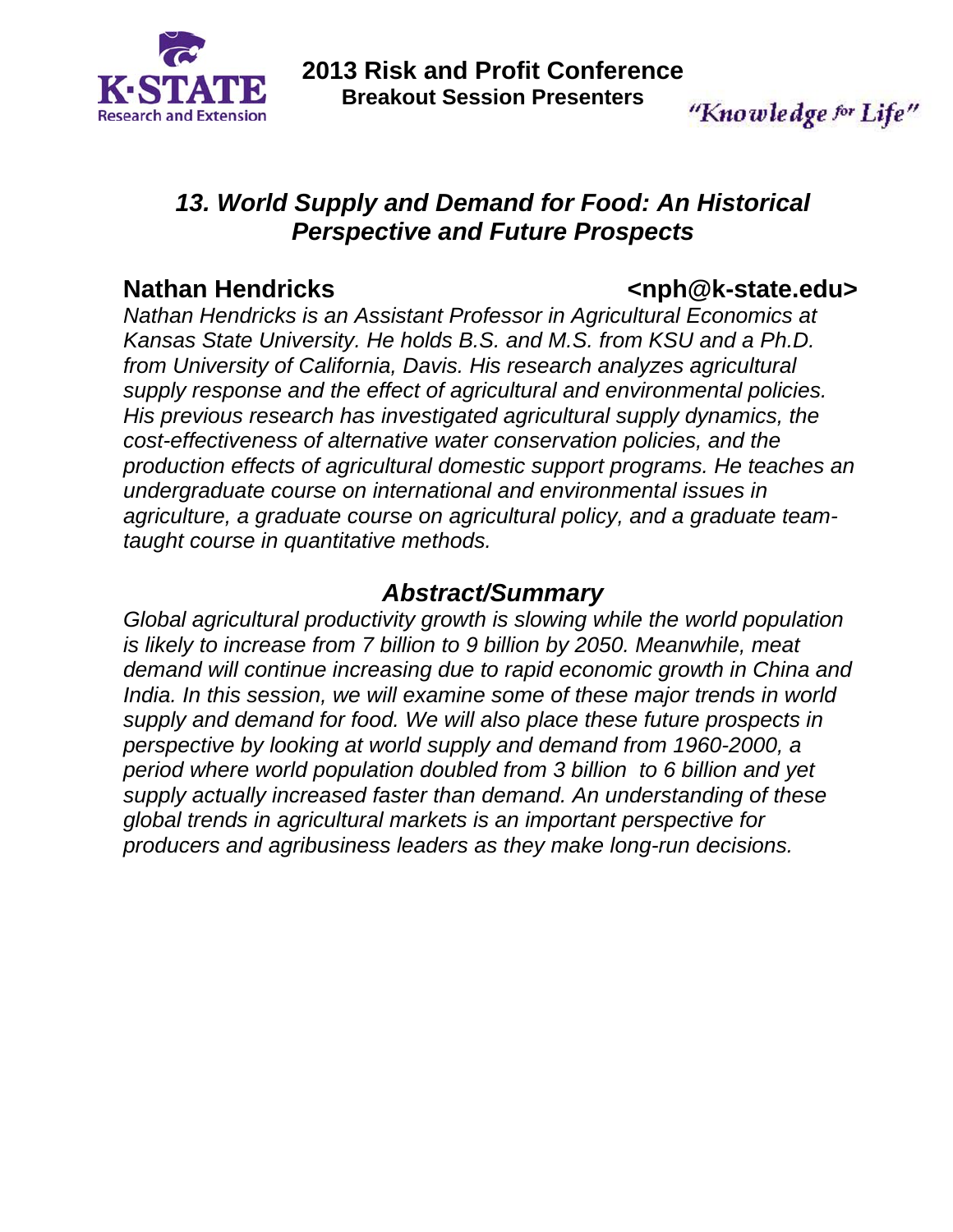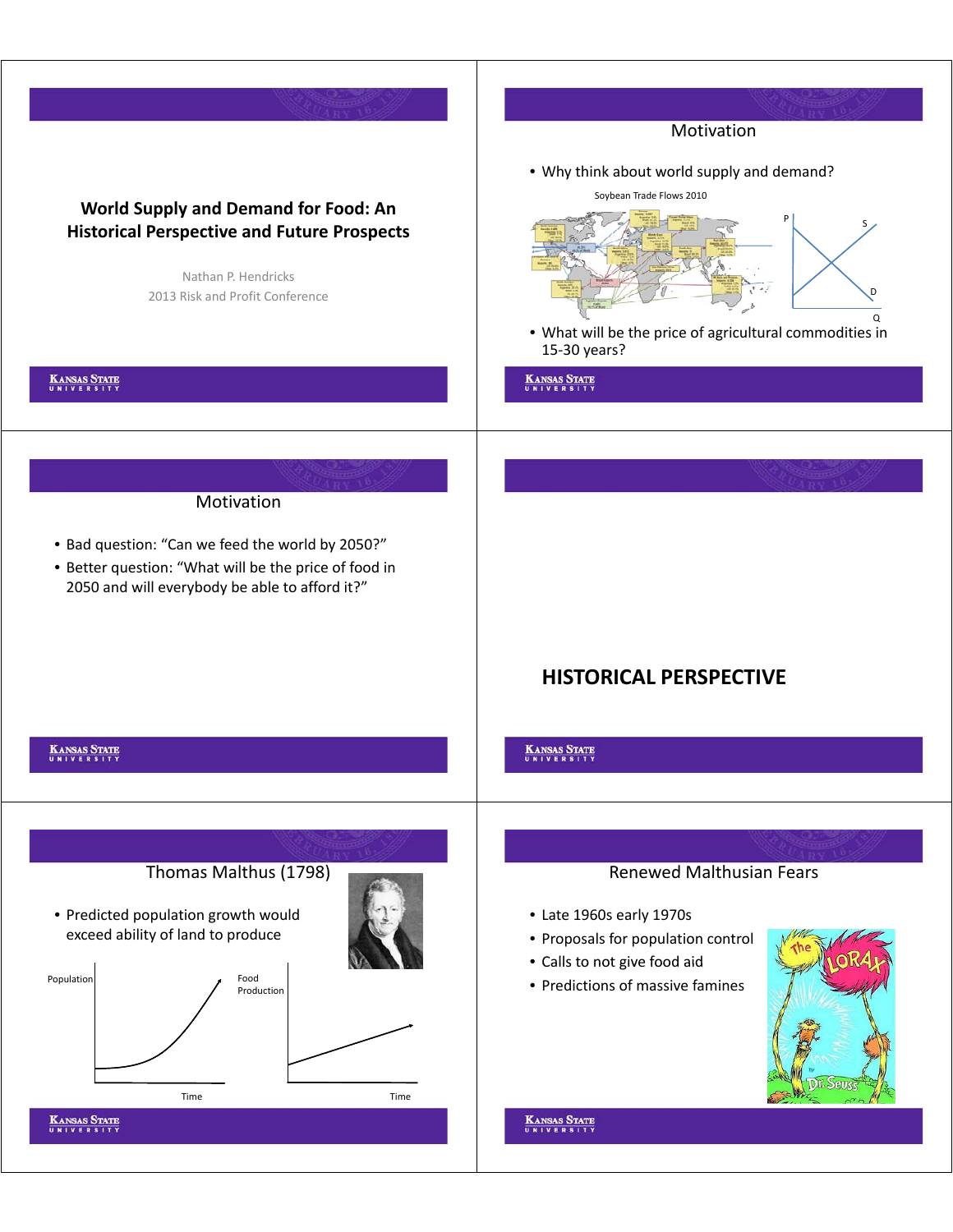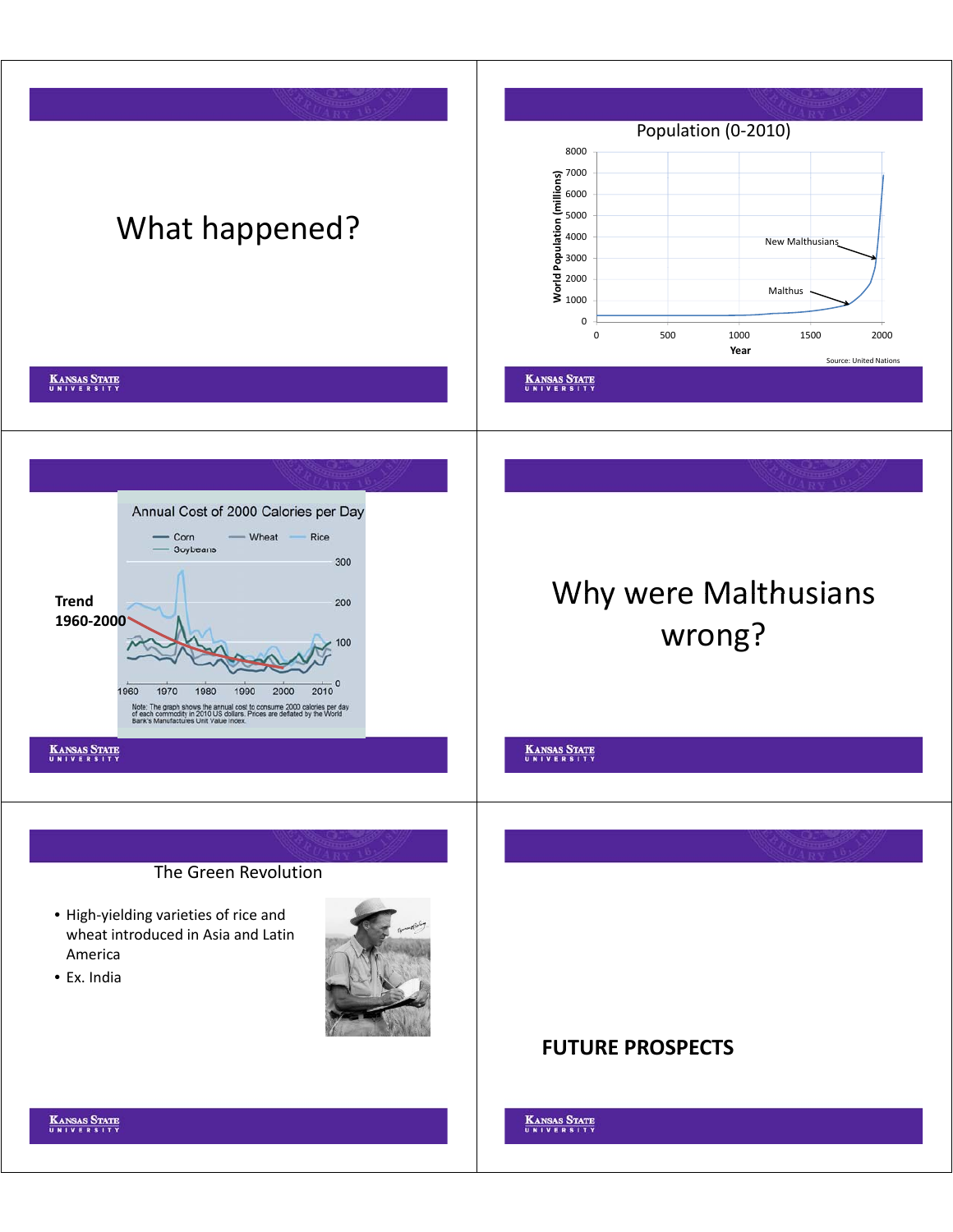

#### KANSAS STATE

KANSAS STATE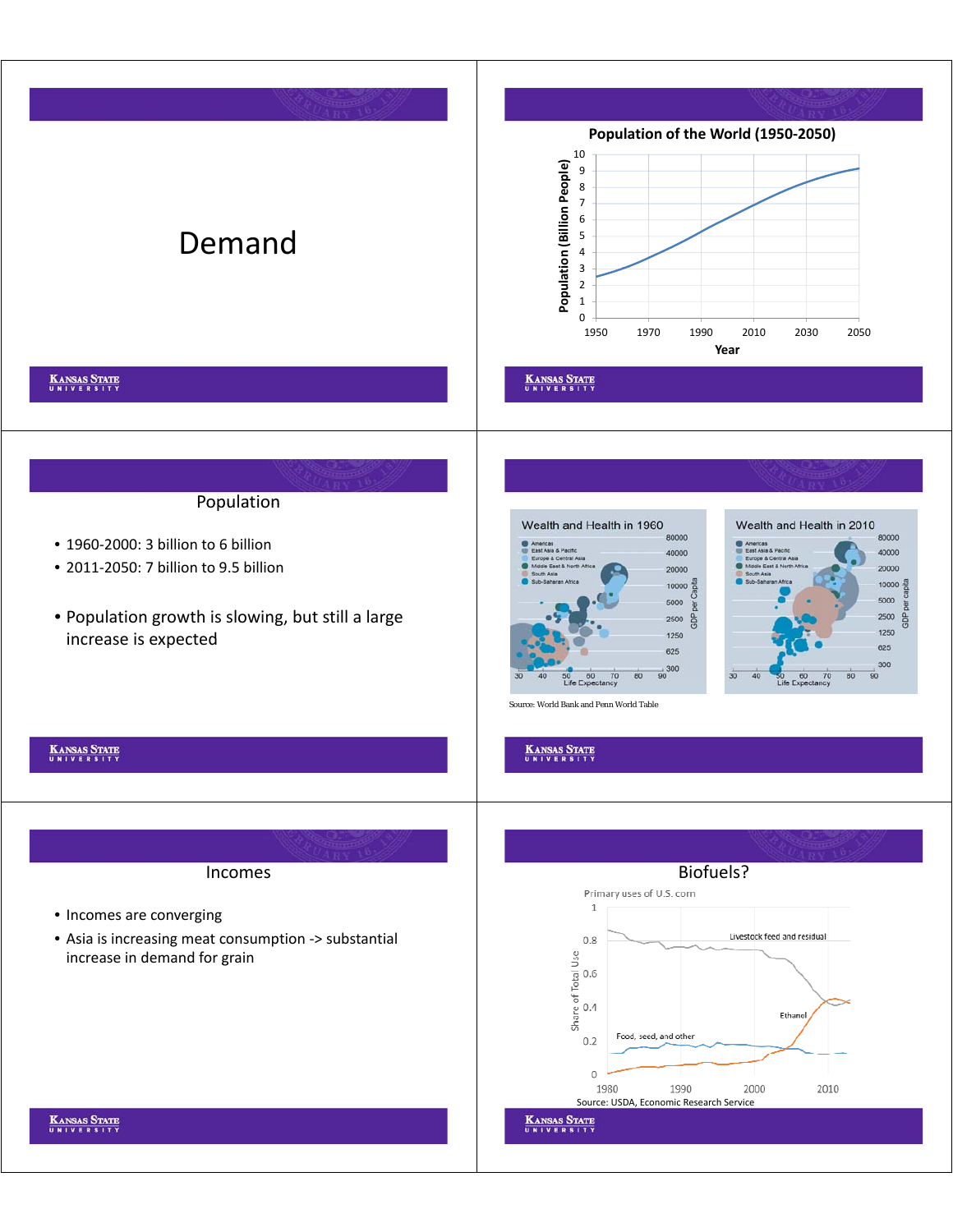# Demand Expected to Increase 70% by 2050

Worrying Signs about Productivity

- 1. Growth of yields are slowing
- 2. Growth in R&D expenditures are slowing



**KANSAS STATE** 

**KANSAS STATE** 

**KANSAS STATE** 

Growth in R&D Expenditures is slowing Agricultural R&D Expenditures, 1950-2007



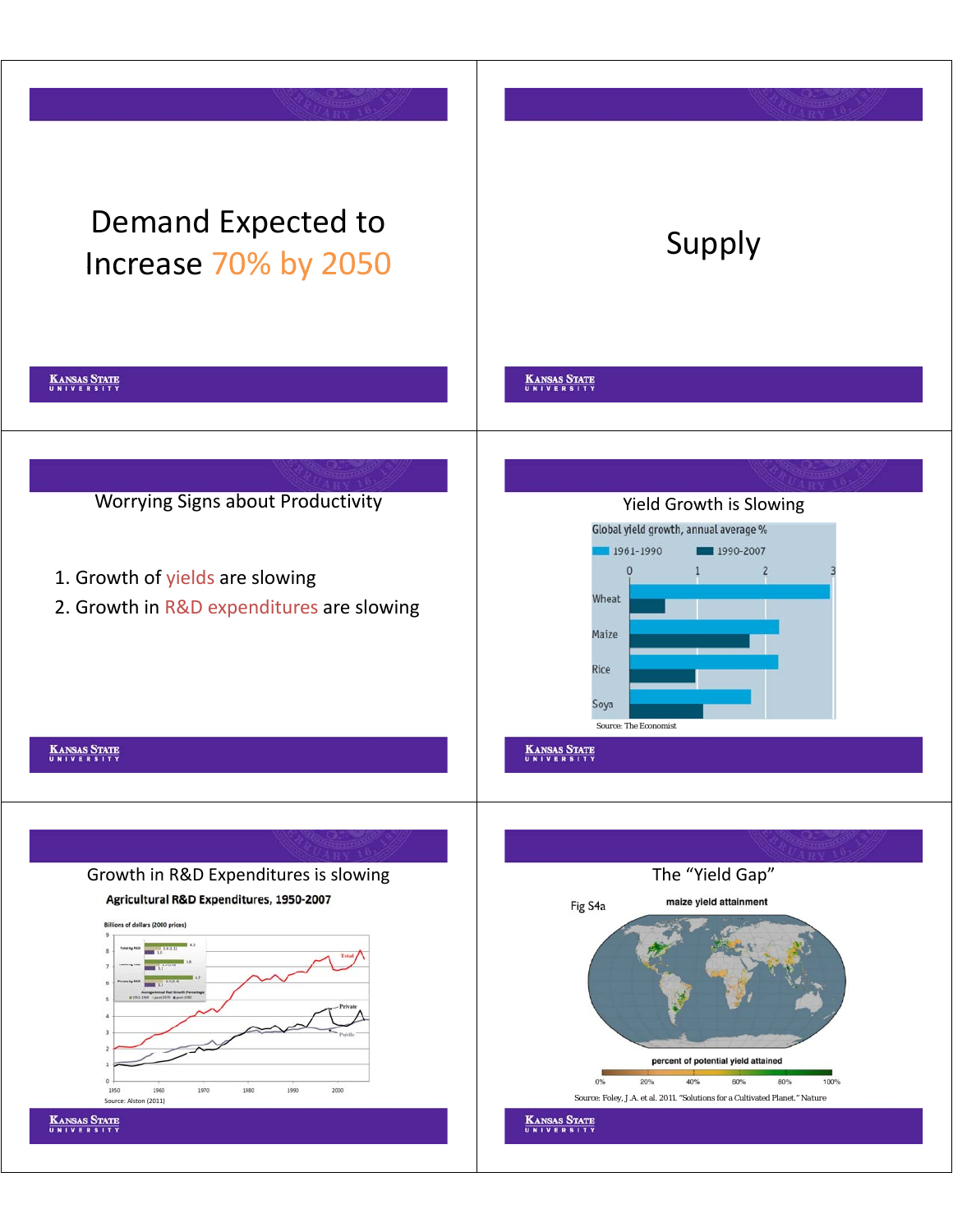